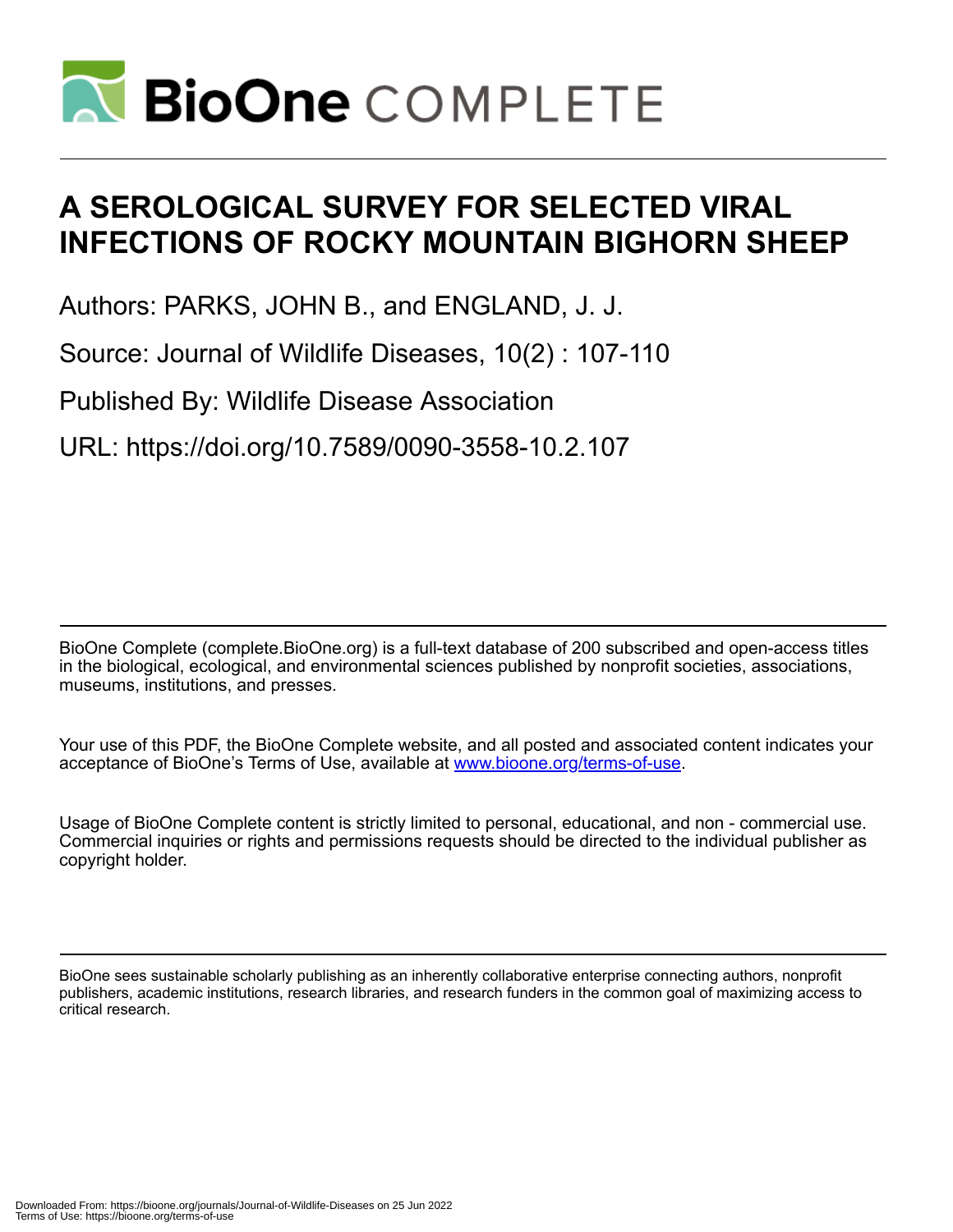# **A SEROLOGICAL SURVEY FOR SELECTED VIRAL INFECTIONS OF ROCKY MOUNTAIN BIGHORN SHEEP**

JOHN B. PARKS\*, J. J. ENGLAND, Department of Microbiology, College of Veterinary Medicine and Biomedical Sciences, Colorado State University, Fort Collins, Colorado 80521, U.S.A.

Abstract: Serum samples were collected from 29 Rocky Mountain bighorn sheep *(Otis canadcnsis)* in their natural habitats in Colorado and Wyoming. Sera were tested for the presence of antibodies to six viruses. Hemagglutination inhibition tests indicated 18 sheep had antibodies to P13, with 9 having titers greater than 1:8 and 24 sheep had antibodies to bovine parvovirus 1, with 24 having titers greater than 1:8. Serum neutralization tests showed one sheep had antibodies to the viruses of bluetongue and bovine viral diarrhea while no animals had titers to infectious bovine rhinotracheitis. Complement fixation tests revealed 13 sheep had antibodies to the group specific CF antigen of the adenoviruses. Only one animal possessed the group specific precipitating antibody.

#### **INTRODUCTION**

Viruses as causes of disease in wild bighorn sheep have not been investigated extensively. Parainfluenza-3 (PI<sub>3</sub>),<sup>10</sup> bluetongue" and contagious ecthyma' viruses have been recovered from bighorn sheep, but neither their prevalence nor their importance have been fully elucidated. It was because of this paucity of information that a serological survey seemed appropriate. Viral agents included in this survey were selected because of their previous reports in Rocky Mountain bighorn sheep or other forms of wildlife; or because of the likelihood of their causing disease in wildlife. It was hoped that this survey would give an indication of which viral diseases are most prevalent in Rocky Mountain bighorn sheep in their natural habitat.

# **MATERIALS AND METHODS**

Serum: Blood was collected from 29 individuals by heart or venous puncture immediately after trapping or shooting. Serum was removed as soon as possible,

inactivated at 56 C for 30 minutes and stored at  $-20$  C for future use.

Animals ranged in age from 1 month to  $2\frac{1}{2}$  years of age and were collected from various locations throughout Colorado and Wyoming (Table 1).

Serological Tests: Hemagglutination inhibition (HI) titers were determined by the microtiter method for PI3<sup>10</sup> and bovine parvovirus 1.<sup>12</sup> Bovine erythrocytes were used with PI3 and guinea pig erythrocytes were used with bovine parvovirus 1. Eight hemagglutinating units of virus were used in each case.

Tissue culture virus neutralization tests were used for detection of antibodies to infectious bovine rhinotracheitis" (IBR), bluetongue<sup>7</sup> (BT) (BT 8 strain) and bovine viral diarrhea' (BVD) (NADL strain) viruses. One hundred TCID<sub>so</sub>'s of virus were used in each instance. Madin-Darby bovine kidney (MDBK) cells were used for IBR virus, primary embryonic bovine kidney (BK) cells for BT virus and primary embryonic spleen (BES) cells for BVD virus neutralization tests. All cells were propagated in mini mum essential medium (MEM) contain-

**<sup>\*</sup>** Present address: Director of Biological Research, Diamond Laboratories, Inc., P.O. Box 863, Des Moines, Iowa 50304, U.S.A.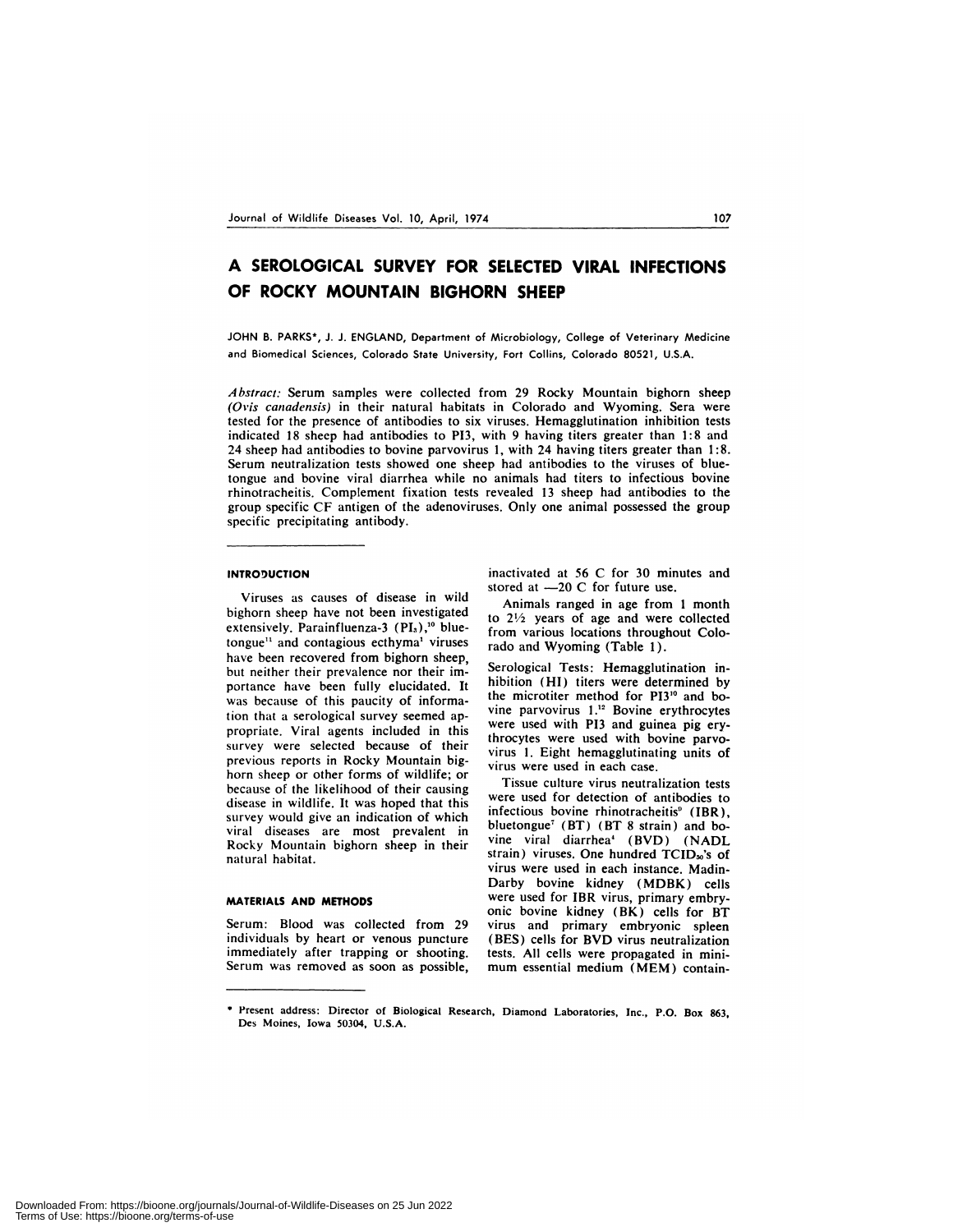| Sheep<br>No.   | PI <sub>2</sub>         | IBR <sup>2</sup> | BVD <sup>2</sup> | BT <sup>2</sup> | Parvo <sup>1</sup>      | Adeno<br>CF <sup>10</sup> | Adeno<br>ID | Age<br>in<br>Mos.       | Location<br>of<br>Capture |
|----------------|-------------------------|------------------|------------------|-----------------|-------------------------|---------------------------|-------------|-------------------------|---------------------------|
| 1              | $\overline{2}$          | $\bf{0}$         | $\bf{0}$         | $\bf{0}$        | 128                     | $\bf{0}$                  |             | $\mathbf{I}$            | TM <sup>3</sup>           |
| $\overline{2}$ | 8                       | $\bf{0}$         | $\bf{0}$         | $\bf{0}$        | 16                      | <b>NA</b>                 | <b>NA</b>   | $2 - 3$                 | TM                        |
| 3              | 8                       | $\bf{0}$         | <b>NA</b>        | <b>NA</b>       | 8                       | <b>NA</b>                 | <b>NA</b>   | $3 - 4$                 | BP <sup>*</sup>           |
| 4              | $\overline{c}$          | $\bf{0}$         | $\bf{0}$         | $\bf{0}$        | 64                      | <b>NA</b>                 | <b>NA</b>   | $4 - 5$                 | PP <sup>5</sup>           |
| 5              | 64                      | $\bf{0}$         | $\bf{0}$         | $\bf{0}$        | 32                      | $\bf{0}$                  |             | $4 - 5$                 | PP                        |
| 6              | 8                       | $\bf{0}$         | $\bf{0}$         | $\bf{0}$        | 128                     | <b>NA</b>                 | <b>NA</b>   | $4 - 5$                 | PP                        |
| 7              | 4                       | $\bf{0}$         | $\bf{0}$         | $\bf{0}$        | 128                     | <b>NA</b>                 | <b>NA</b>   | $4 - 5$                 | PP                        |
| 8              | $\bf{0}$                | $\bf{0}$         | <b>NA</b>        | $\bf{0}$        | $\bf{0}$                | <b>NA</b>                 | <b>NA</b>   | $4 - 5$                 | PP                        |
| 9              | 8                       | $\bf{0}$         | 64               | 64              | 512                     | 4                         |             | $1 - 2$                 | PP                        |
| 10             | 16                      | $\bf{0}$         | $\bf{0}$         | $\bf{0}$        | 16                      | 4                         |             | $4 - 5$                 | PP                        |
| 11             | 0                       | $\bf{0}$         | $\bf{0}$         | 0               | 64                      | $\overline{2}$            |             | $4 - 5$                 | PP                        |
| 12             | $\overline{\mathbf{4}}$ | $\bf{0}$         | $\bf{0}$         | $\bf{0}$        | 64                      | ${\bf 8}$                 |             | $4 - 5$                 | <b>PP</b>                 |
| 13             | $\overline{\mathbf{4}}$ | $\bf{0}$         | $\bf{0}$         | $\bf{0}$        | 32                      | 8                         | ---         | $4 - 5$                 | PP                        |
| 14             | $\bf{0}$                | $\bf{0}$         | $\bf{0}$         | $\bf{0}$        | 16                      | $\overline{\mathbf{4}}$   |             | $4 - 5$                 | PP                        |
| 15             | $\bf{0}$                | $\bf{0}$         | $\bf{0}$         | $\bf{0}$        | $\bf{0}$                | $\overline{\mathbf{4}}$   |             | $4 - 5$                 | TM                        |
| 16             | 4                       | $\bf{0}$         | $\bf{0}$         | $\bf{0}$        | $\bf{0}$                | 4                         |             | $5 - 6$                 | <b>BP</b>                 |
| 17             | $\overline{\mathbf{4}}$ | $\bf{0}$         | $\bf{0}$         | $\bf{0}$        | 4                       | 8                         |             | 30                      | ME <sup>6</sup>           |
| 18             | 32                      | $\bf{0}$         | $\bf{0}$         | 0               | 64                      | $\overline{2}$            |             | 12                      | WM <sup>7</sup>           |
| 19             | 16                      | $\bf{0}$         | 0                | 0               | 32                      | $\bf{0}$                  |             | 12                      | <b>WM</b>                 |
| 20             | $\bf{0}$                | $\bf{0}$         | $\bf{0}$         | $\bf{0}$        | 64                      | 4                         |             | 7                       | <b>WM</b>                 |
| 21             | $\bf{0}$                | $\bf{0}$         | $\bf{0}$         | $\bf{0}$        | 16                      | $\bf{0}$                  |             | 8                       | <b>WM</b>                 |
| 22             | 8                       | $\bf{0}$         | 0                | 0               | 64                      | $\bf{0}$                  |             | 12                      | <b>WM</b>                 |
| 23             | $\bf{0}$                | $\bf{0}$         | $\bf{0}$         | $\bf{0}$        | 16                      | 16                        |             | 12                      | <b>WM</b>                 |
| 24             | $\bf{0}$                | $\bf{0}$         | $\bf{0}$         | $\bf{0}$        | 32                      | 4                         |             | 24                      | <b>WM</b>                 |
| 25             | $\bf{0}$                | $\bf{0}$         | $\bf{0}$         | 0               | 32                      | $\bf{0}$                  |             | 24                      | <b>WM</b>                 |
| 26             | $\bf{0}$                | $\bf{0}$         | $\bf{0}$         | $\bf{0}$        | 128                     | $\bf{0}$                  | —           | 7                       | <b>WM</b>                 |
| 27             | $\overline{\mathbf{4}}$ | $\bf{0}$         | $\bf{0}$         | $\bf{0}$        | $\overline{\mathbf{4}}$ | $\bf{0}$                  |             | 1                       | <b>WM</b>                 |
| 28             | 4                       | $\bf{0}$         | $\bf{0}$         | $\bf{0}$        | 32                      | AC                        | $+$         | $\ddot{\mathbf{c}}$     | SC <sup>*</sup>           |
| 29             | $\bf{0}$                | $\bf{0}$         | $\bf{0}$         | 0               | 8                       | <b>NA</b>                 | <b>NA</b>   | $\overline{\mathbf{?}}$ | RW <sup>®</sup>           |
| % Pos.         | 62.1                    | $\bf{0}$         | 3.7              | 3.6             | 89.7                    | 62%                       |             |                         |                           |

|  |  | TABLE 1. Viral Antibodies in Sera of Rocky Mountain Bighorn Sheep |  |  |  |  |  |  |  |  |
|--|--|-------------------------------------------------------------------|--|--|--|--|--|--|--|--|
|--|--|-------------------------------------------------------------------|--|--|--|--|--|--|--|--|

**Legend:**

- 1. Titer expressed as reciprocals of highest 6. Mt. Evans, Colorado. serum dilution with complete hemagglu- 7. Whiskey Mountain, Wyoming.
- 2. Titer expressed as reciprocal or highest 9. Rachelwood, Wyoming. serum dilution with complete neutraliza-<br>tion of 100 TCID-4s of virus 10. Titer expressed as reciprocal of highest
- 3. Trickle Mountain, Colorado.
- 4. Buffalo Peak, Colorado.
- 5. Pike's Peak, Colorado.
- 
- 
- 8. Sandcreek, Wyoming.
- 
- tion of 100 TCID<sub>30</sub>'s of virus.<br>dilution with 50% complement fixation.

 $NA = not available for test.$ 

**AC** =anticomplimentary serum.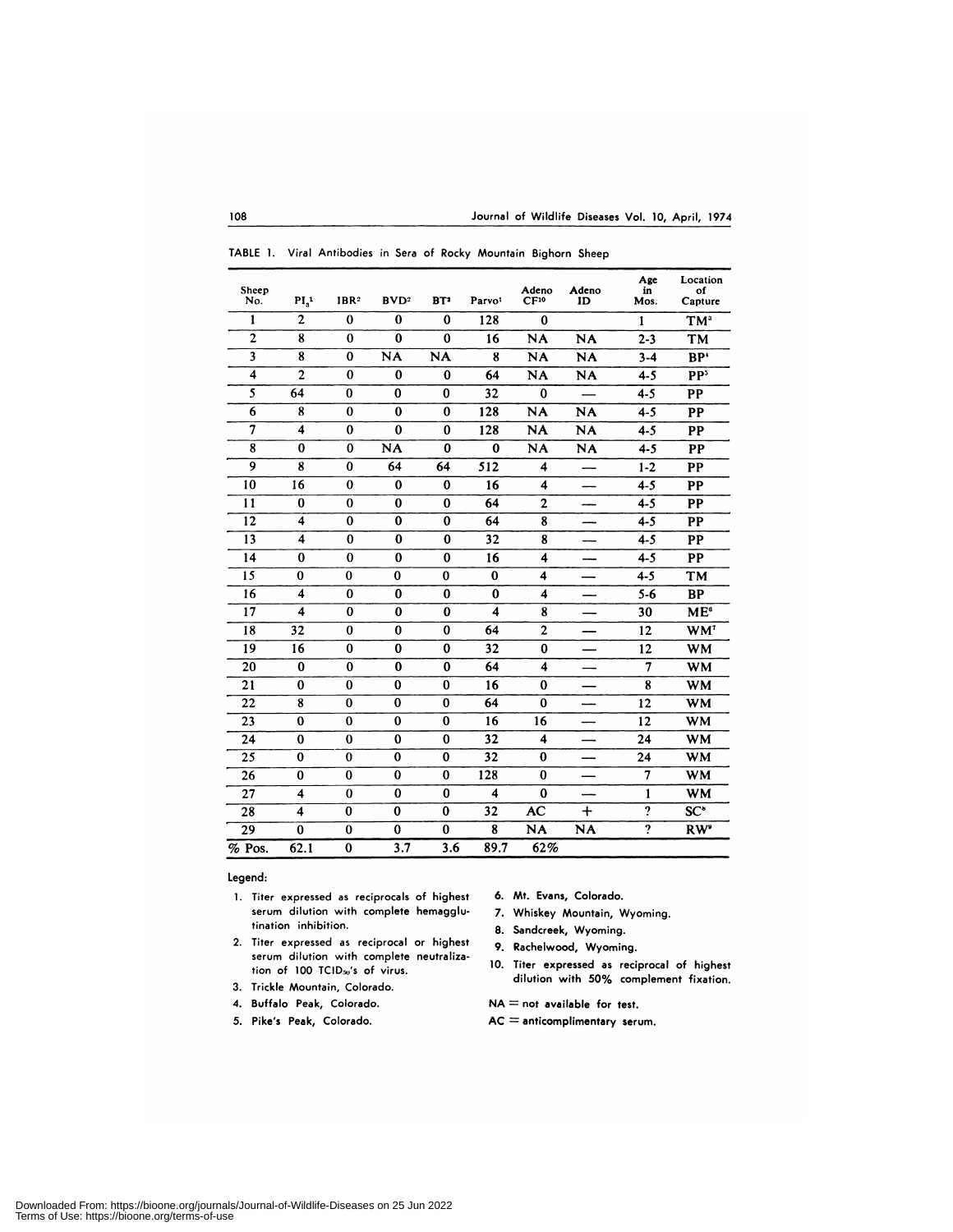ing  $10\%$  fetal calf serum  $(FCS)^8$  and maintained with 2% FCS. Primary cells were initiated according to the method of Madin.'

The complement fixation test was performed as described by Darbyshire and Pereira' using the microtiter method. An adenoviral group specific CF antigen was purchased from Microbiological Associates. Immunodiffusion tests were performed as described by Yiu-Coggrave" using Cordis (Cordis Labs., Miami, Florida) IDF-II cells. The CF antigen was also used for the ID antigen, and the cells were incubated at 4 C for 72 hours.

#### **RESULTS**

Table 1 contains a summary of the results obtained in this serological sur vey. Antibodies to P13 virus were detected in 18 (62%) of the 29 animals sur veyed. In 9 of the sheep HI titers were 1:8 or higher. None of the animals had antibodies to IBR virus. An individual sheep was shown to have antibodies to BVD and BT viruses while the remainder of the animals tested were free of both viral antibodies. Bovine parvovirus 1 antibodies were demonstrated in 26 (90%) of the 29 sheep tested.

Adenovirus groups specific CF antibodies were demonstrated in 13 (62%) of 21 animals surveyed. Four of these 13 animals had titers of 18 or greater. Of 22 animals surveyed by ID for group specific precipitin antibodies, only one animal (no. 28) was a positive reactor; this animal's serum was anticomplimentary, so application of the ID test was not accomplished.

## **DISCUSSION**

The results seem to indicate that BVD and BT viruses are not common infections among bighorn sheep of Colorado and Wyoming. Only one lamb (no. 9) had antibodies to the two viruses. This particular lamb was captured alive and we were able to follow its antibody titers over a period of time. It was approximately 1 month of age at the time of capture and serum was collected bi-

weekly for an additional 3 months. Antibody titers to all viruses declined at a rate consistent with the decay of passive antibodies. The lamb, at the time of this writing, is healthy and has only negligible levels of viral antibodies. Presumably the initial titers obtained were passive antibodies obtained from colostrum and did not indicate an active infection. Bovine viral diarrhea virus has not been reported in Rocky Mountain bighorn sheep so our results of only one case are not unexpected. However, BT has been incriminated as being partly responsible for the disappearance of the desert bighorn sheep in Texas." Our results compare favorably with those of Trainer and Jochim,'3 whose serological survey for BT antibodies revealed no positives in Wyoming and Montana while 53% of the bighorn sheep in New Mexico had titers. Perhaps BT is a problem of desert bighorn sheep in the southwestern parts of the United States, but does not occur in the Rocky Mountain area.

None of the animals had antibody titers to IBR which is in agreement with a previous survey.<sup>6</sup>

Parainfluenza-3 virus has been incriminated as a pathogen in bighorn sheep by serological evidence' and by virus isolation.<sup>10</sup> This study, which revealed PI3 antibody titers in 62% of the sheep, indicates that the virus is widespread and could be an important pathogen.

The results obtained with bovine parvovirus 1 are the most puzzling. Ninety percent of the animals possessed antibody titers. This is surprising since a previous survey<sup>12</sup> showed that domestic sheep did not have antibody titers to bovine parvovirus 1. The pathogenic potential of bovine parvovirus 1 has not been fully elucidated in cattle and it is impossible to make any statement as to its importance in Rocky Mountain bighorn sheep.

Adenoviruses were suspected of infecting cattle, horses, and sheep because of serologic evidence.<sup>2</sup> Subsequently, adenoviruses were recovered from these animals, and some of these animals had respiratory infections associated with the recovered adenovirus.<sup>6,14</sup> Adenoviruses have not previously been incriminated